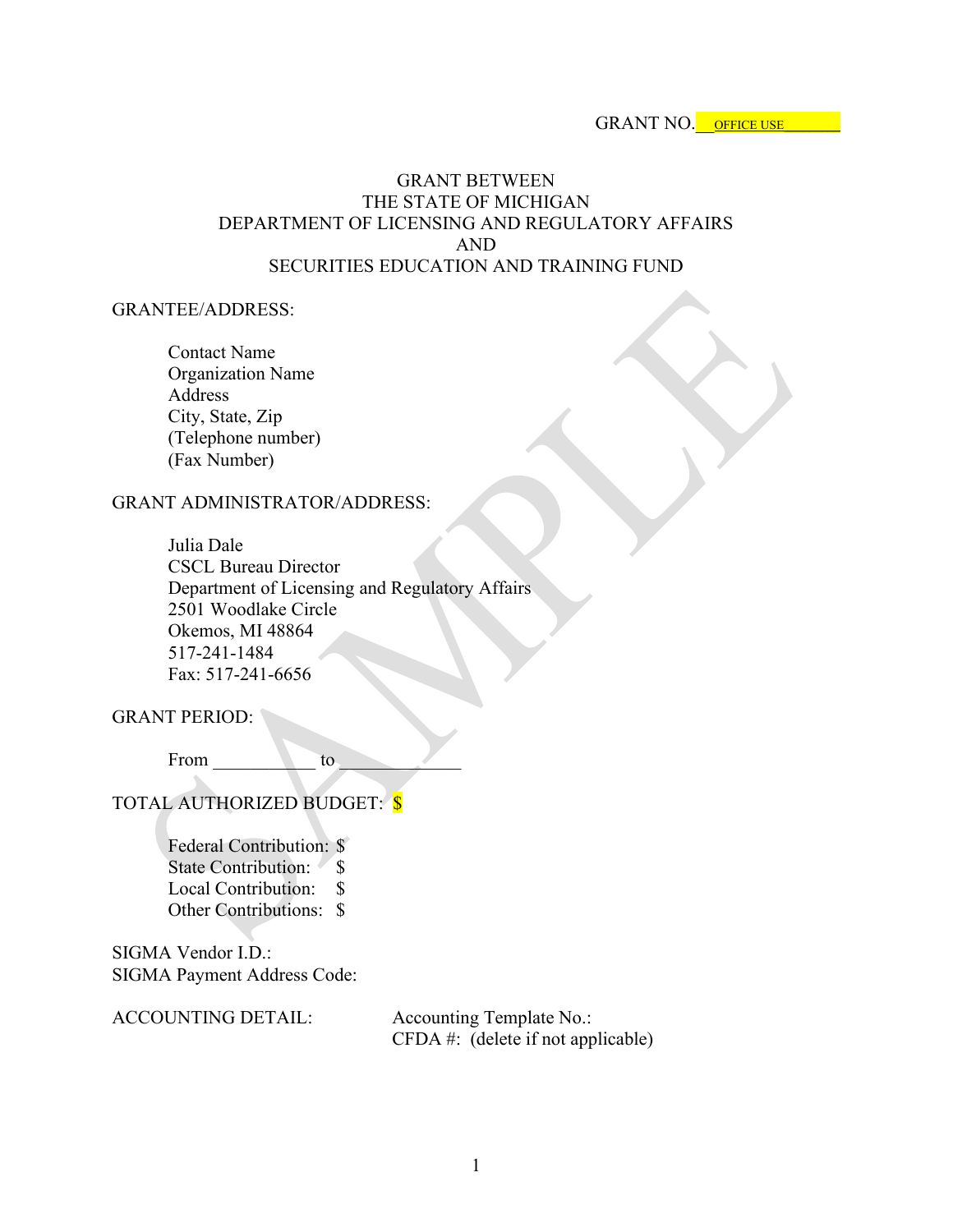### **GRANT**

This is Grant # This is Grant # OFFICE USE between the Department of Licensing and Regulatory Affairs Securities Education and Training Fund, and (Insert name of grantee) (Grantee), subject to terms and conditions of this grant agreement (Agreement).

#### **1.0 Statement of Purpose**

[This Section is typically one paragraph in length and provides an overview of the project being funded. LARA to identify in a short paragraph, the overall project description, or type of Deliverables/Services requested.]

#### **1.1 Statement of Work**

The Grantee agrees to undertake, perform, and complete the following project:

[Insert brief description of the project or Deliverables/Services requested]

These services are more specifically described in the Grantee's Proposal, Attachment A.

#### **1.2 Detailed Budget**

- A. This Agreement does not commit the State of Michigan (State) or the Department of Licensing and Regulatory Affairs (LARA) to approve requests for additional funds at any time.
- B. If applicable, travel expenses will not be reimbursed at rates greater than the State Travel Rates, Attachment C, without the prior written consent of the Grant Administrator.
- C. Attachment B is the Budget. The Grantee agrees that all funds shown in the Budget are to be spent as detailed in the Budget.

### **Changes in the Budget will be allowed only upon prior review and written approval by the Grant Administrator.**

#### **1.3 Payment Schedule**

The maximum amount of grant assistance offered is  $\$\_$ . Progress payments up to a total of 85% of the Total Authorized Budget may be made upon submission of a Grantee request indicating grant funds received to date, project expenditures to date (supported with computer printouts of accounts, general ledger sheets, balance sheets, etc.), and objectives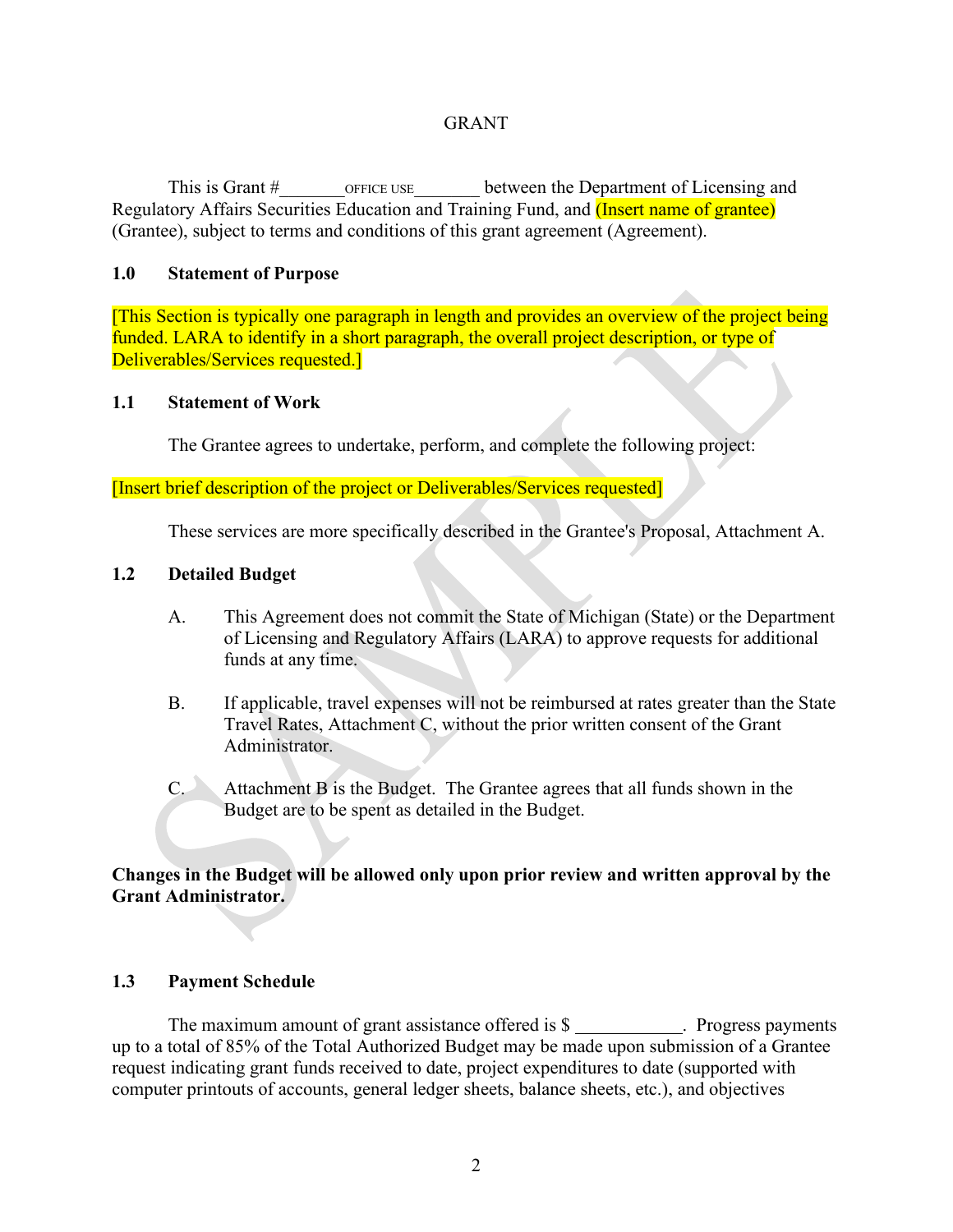completed to date. Backup documentation such as computer printouts of accounts, ledger sheets, check copies, etc. shall be maintained for audit purposes in order to comply with this Agreement. The payment of the final 15% of the grant amount shall be made after completion of the project and after the Grant Administrator has received and approved a final report, if applicable. The final payment is also contingent upon the submission of a final invoice that includes expenditures of grant funds reported by line item and compared to the approved Budget.

Public Act 279 of 1984 states that the state shall take all steps necessary to assure that payment for goods or services, is mailed within 45 days after receipt of the goods or services, a complete invoice for goods or services, or a complete contract for goods or services, whichever is later.

## **1.4 Monitoring and Reporting Program Performance**

- A. Monitoring. The Grantee shall monitor performance to assure that time schedules are being met and projected work by time period is being accomplished.
- B. Monthly Reports. The Grantee shall submit to the Grant Administrator **monthly** performance reports that briefly present the following information:
	- 1. Percent of completion of the project objectives. This should include a brief outline of the work accomplished during the reporting period and the work to be completed during the subsequent reporting period.
	- 2. Brief description of problems or delays, real or anticipated, which should be brought to the attention of the Grant Administrator.
	- 3. Statement concerning any significant deviation from previously agreedupon Statement of Work.
- C. A Final Report is required. The Grantee will do the following:
	- 1. Submit 1 draft copies of the final report no later than 10 days after program has completed for review by the Grant Administrator.
	- 2. After the Grant Administrator has determined the completeness and factual accuracy of the report, the Grantee shall submit 1 final copies of the report to the Grant Administrator.
	- 3. The final report will include the following information:
		- a. A summary of the project implementation plan and any deviations from the original project as proposed.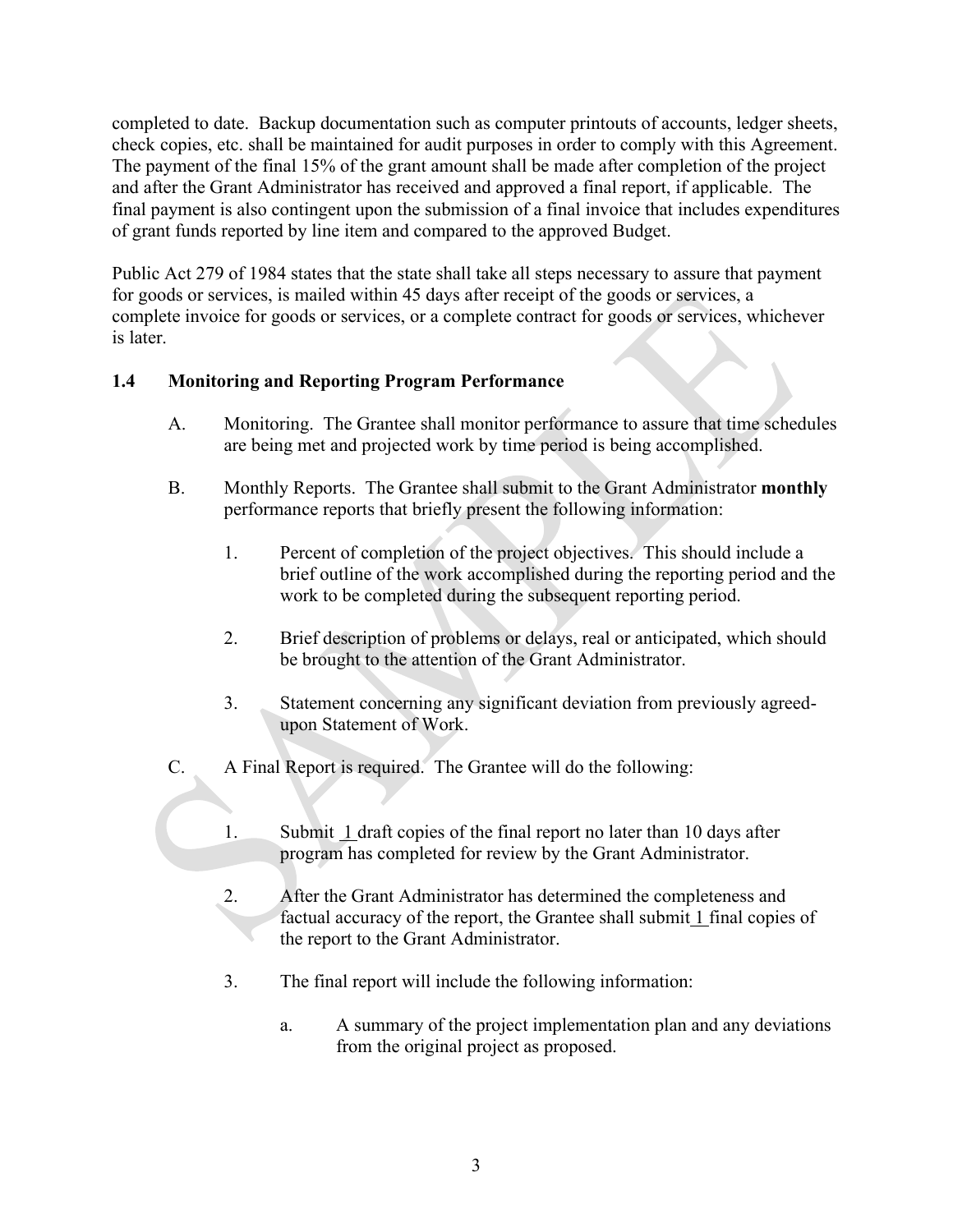- b. Accomplishments and problems experienced while carrying out the project activities.
- c. Coordinated efforts with other organizations to complete the project.
- d. Impacts, anticipated and unanticipated, experienced as a result of the project implementation.
- e. Financial expenditures of grant money and other contributions to the project, in-kind and/or direct funding.
- f. Any experience in applying the project products and anticipated "next steps".
- g. Actual Budget expenditures compared to the Budget in this Agreement. Include the basis or reason for any discrepancies.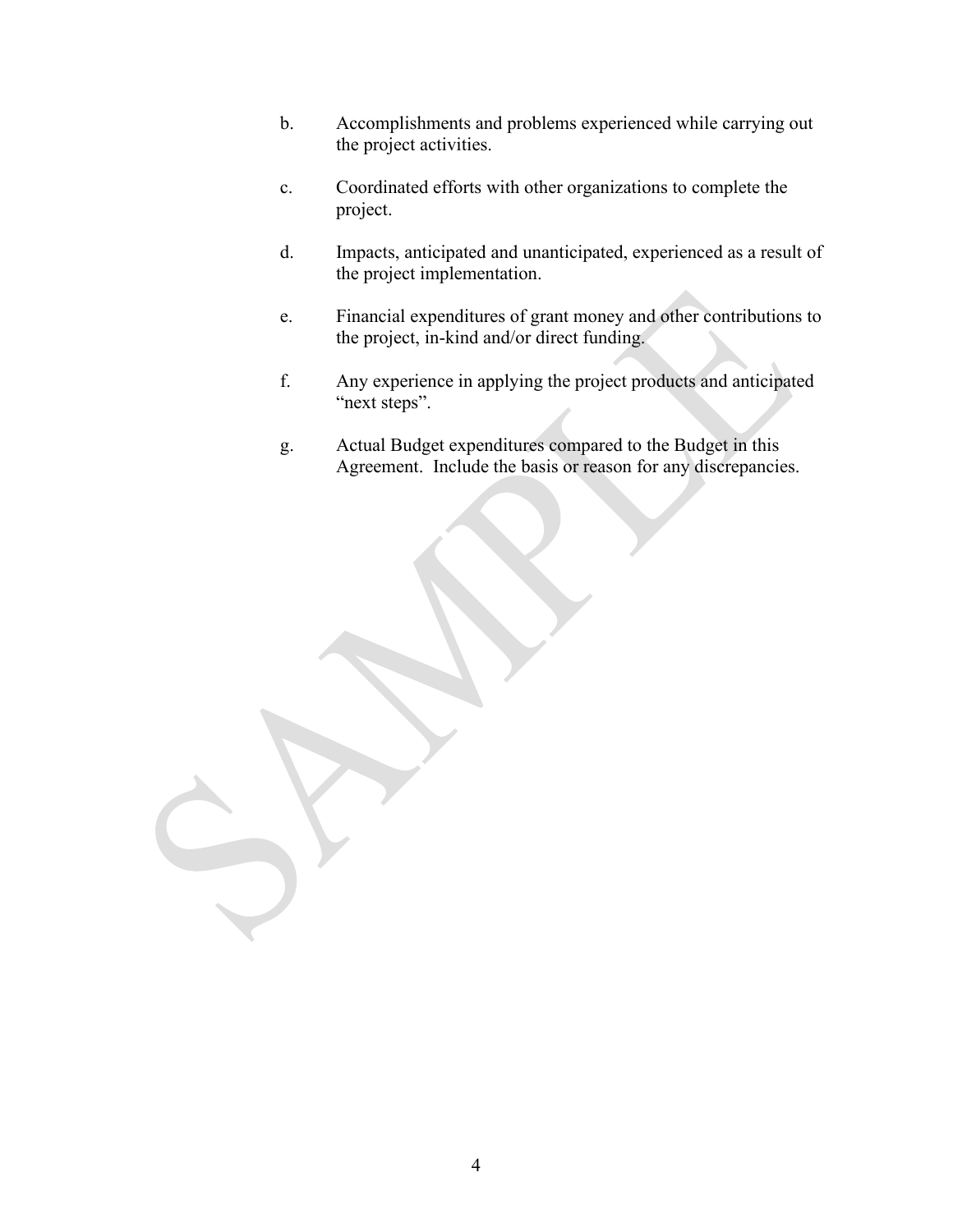#### PART II - GENERAL PROVISIONS

#### **2.1 Project Changes**

Grantee must obtain prior written approval for project changes from the Grant Administrator. **See Section 1.2, Detailed Budget.**

#### **2.2 Delegation**

Grantee may not delegate any of its obligations under the Grant without the prior written approval of the State. Grantee must notify the State at least 90 calendar days before the proposed delegation, and provide the State any information it requests to determine whether the delegation is in its best interest. If approved, Grantee must: (a) be the sole point of contact regarding all contractual project matters, including payment and charges for all Grant Activities; (b) make all payments to the subgrantee; and (c) incorporate the terms and conditions contained in this Grant in any subgrant with a subgrantee. Grantee remains responsible for the completion of the Grant Activities, compliance with the terms of this Grant, and the acts and omissions of the subgrantee. The State, in its sole discretion, may require the replacement of any subgrantee.

#### **2.3 Project Income**

To the extent that it can be determined that interest was earned on advances of funds, such interest shall be remitted to the Grantor. All other program income shall either be added to the project budget and used to further eligible program objectives or deducted from the total program budget for the purpose of determining the amount of reimbursable costs. The final determination shall be made by the Grant Administrator.

#### **2.4 Share-in-savings**

The Grantor expects to share in any cost savings realized by the Grantee. Therefore, final Grantee reimbursement will be based on actual expenditures. Exceptions to this requirement must be approved in writing by the Grant Administrator.

#### **2.5 Order of Spending**

Unless otherwise required, Grantee shall expend funds in the following order: (1) private or local funds, (2) federal funds, and (3) state funds. Grantee is responsible for securing any required matching funds from sources other than the State.

#### **2.6 Purchase of Equipment**

The purchase of equipment not specifically listed in the Budget, Attachment B, must have prior written approval of the Grant Administrator. Equipment is defined as non-expendable personal property having a useful life of more than one year. Such equipment shall be retained by the Grantee unless otherwise specified at the time of approval.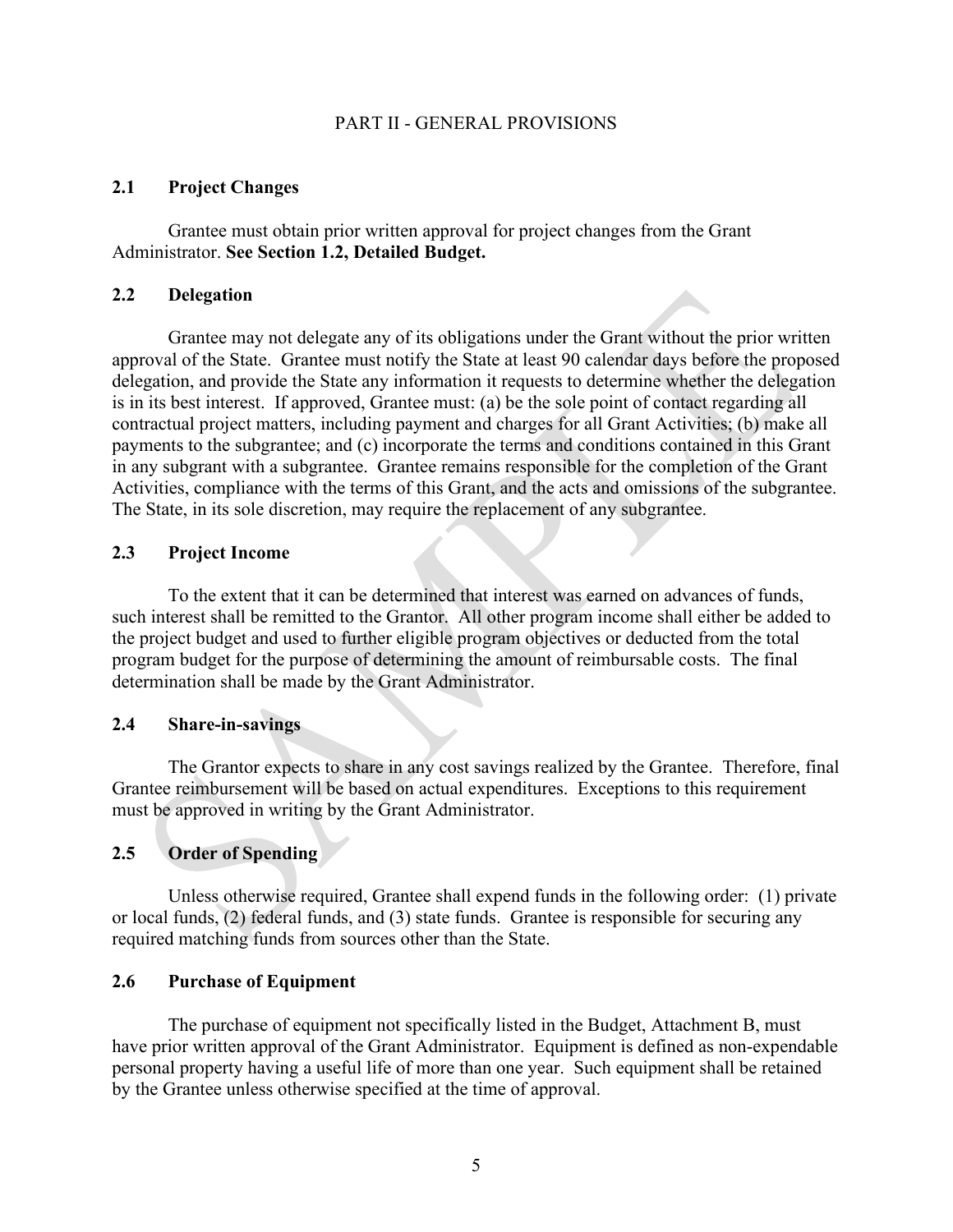## **2.7 Accounting**

The Grantee shall adhere to the Generally Accepted Accounting Principles and shall maintain records which will allow, at a minimum, for the comparison of actual outlays with budgeted amounts. The Grantee's overall financial management system must ensure effective control over and accountability for all funds received. Accounting records must be supported by source documentation including, but not limited to, balance sheets, general ledgers, time sheets and invoices. The expenditure of state funds shall be reported by line item and compared to the Budget.

## **2.8 Records Maintenance, Inspection, Examination, and Audit**

The State or its designee may audit Grantee to verify compliance with this Grant. Grantee must retain, and provide to the State or its designee upon request, all financial and accounting records related to the Grant through the term of the Grant and for 7 years after the latter of termination, expiration, or final payment under this Grant or any extension ("Audit Period"). If an audit, litigation, or other action involving the records is initiated before the end of the Audit Period, Grantee must retain the records until all issues are resolved.

Within 10 calendar days of providing notice, the State and its authorized representatives or designees have the right to enter and inspect Grantee's premises or any other places where Grant Activities are being performed, and examine, copy, and audit all records related to this Grant. Grantee must cooperate and provide reasonable assistance. If any financial errors are revealed, the amount in error must be reflected as a credit or debit on subsequent invoices until the amount is paid or refunded. Any remaining balance at the end of the Grant must be paid or refunded within 45 calendar days.

This Section applies to Grantee, any parent, affiliate, or subsidiary organization of Grantee, and any subgrantee that performs Grant Activities in connection with this Grant.

If the Grantee is a governmental or non-profit organization and expends the minimum level specified in OMB Uniform Guidance (\$750,000 as of December 26, 2013) or more in total federal funds in its fiscal year, then Grantee is required to submit an Audit Report to the Federal Audit Clearinghouse (FAC) as required in 200.36.

## **2.9 Competitive Bidding**

The Grantee agrees that all procurement transactions involving the use of state funds shall be conducted in a manner that provides maximum open and free competition. When competitive selection is not feasible or practical, the Grantee agrees to obtain the written approval of the Grant Administrator before making a sole source selection. Sole source contracts should be negotiated to the extent that such negotiation is possible.

## **3.0 Liability**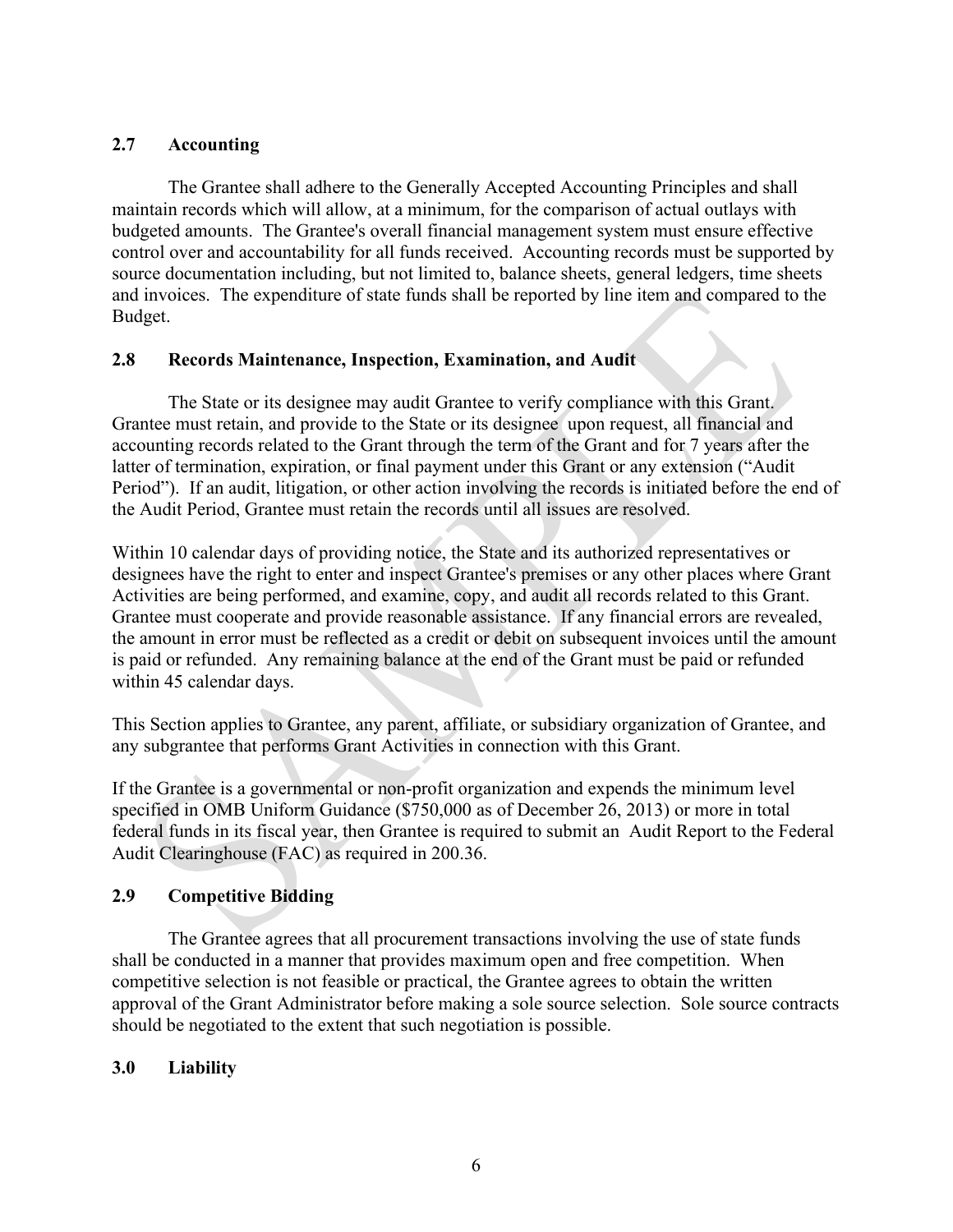The State is not liable for any costs incurred by the Grantee before the start date or after the end date of this Agreement. Liability of the State is limited to the terms and conditions of this Agreement and the grant amount.

**3.1 Intellectual Property [You must select ONE of four options for ownership. The other three options must be deleted. If you have any questions, please discuss this with a grant administrator. Any changes to this section need to be reviewed by the Attorney General's office.]**

## **Option 1: The first option should continue to be ownership by the Grantee:**

Ownership by Grantee [Use this option if the State does NOT intend to own the Deliverables at the end of the Grant]

Unless otherwise required by law, all intellectual property developed using funds from this Agreement, including copyright, patent, trademark and trade secret, shall belong to the Grantee.

### **OR**

## **Option 2: The second option provides for total ownership by the State:**

Ownership by Grantor [Use this option if the State intends to own the Deliverables at the end of the Grant. Consider using a contract instead of a Grant Agreement as it provides better enforceability for the State.]

All Deliverables shall be owned by the Grantor and shall be considered works made for hire by the Grantee for the Grantor. The Grantor shall own all United States and international copyrights, trademarks, patents or other proprietary rights in the Deliverables.

With the sole exception of any preexisting licensed works, the Grantee shall assign, and upon creation of each Deliverable automatically assigns, to the Grantor, ownership of all United States and international copyrights, trademarks, patents, or other proprietary rights in each and every Deliverable, whether or not registered by the Grantee, insofar as any such Deliverable, by operation of law, may not be considered work made for hire by the Grantee for the Grantor. From time to time upon Grantor's request, the Grantee and/or its personnel shall confirm such assignment by execution and delivery of the assignments, confirmations of assignment, or other written instruments as the State may request. The Grantor shall have the right to obtain and hold in its own name all copyright, trademark, and patent registrations and other evidence of rights that may be available for Deliverables.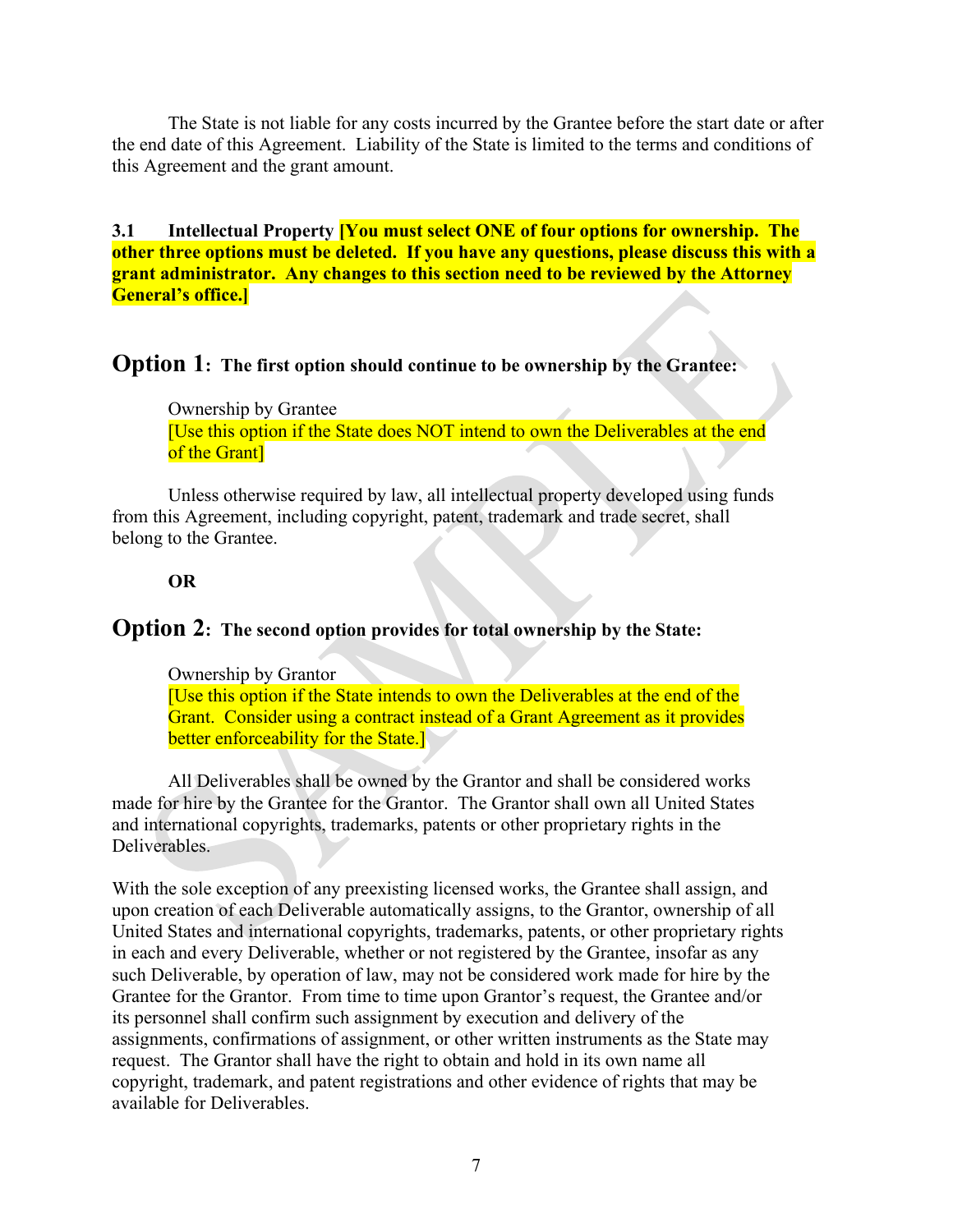**OR**

**OPTION 3: The third option provides for ownership by the State, but grants a license back to the Grantee. In order for this option to be used, the Grant Agreement MUST be approved by the State Administrative Board and the State MUST receive fair market value for the license back. Derivative Work is intellectual property that is created based on the underlying intellectual property. A definition is included in this option.**

Ownership by GrantorGrantee, License to Grantee [Use this if the Grantor is granting a license back to the Grantee for the Software-THE STATE MUST RECEIVE FAIR MARKET VALUE FOR THE LICENSE AND THE GRANT AGREEMENT MUST BE APPROVED BY THE STATE ADMINISTRATIVE BOARD]

All Deliverables shall be owned by the Grantor and shall be considered works made for hire by the Grantee for the Grantor. The Grantor shall own all United States and international copyrights, trademarks, patents or other proprietary rights in the Deliverables.

With the sole exception of any preexisting licensed works, the Grantee shall assign, and upon creation of each Deliverable automatically assigns, to the Grantor, ownership of all United States and international copyrights, trademarks, patents, or other proprietary rights in each and every Deliverable, whether or not registered by the Grantee, insofar as any such Deliverable, by operation of law, may not be considered work made for hire by the Grantee for the Grantor. From time to time upon Grantor's request, the Grantee and/or its personnel shall confirm such assignment by execution and delivery of the assignments, confirmations of assignment, or other written instruments as the Grantor may request. The Grantor shall have the right to obtain and hold in its own name all copyright, trademark, and patent registrations and other evidence of rights that may be available for Deliverables.

"Derivative Work" means a work that is based on one or more preexisting works, such as a revision, enhancement, modification, translation, abridgement, condensation, expansion, or any other form in which such preexisting works may be recast, transformed, or adapted, and that if prepared without authorization of the owner of the copyright in such preexisting work, would constitute a copyright infringement. For purposes of this Agreement, a Derivative Work includes any compilation that incorporates such preexisting work.

#### (Option  $1 -$  Deliverables only) License to the Grantee.

The Grantor grants to the Grantee, the royalty-free, world-wide, non-exclusive right and license under any Deliverable now or in the future owned by the Grantor pursuant to this Agreement, or with respect to which the Grantor has a right to grant such rights or licenses, to the extent required by the Grantee to market the Deliverables and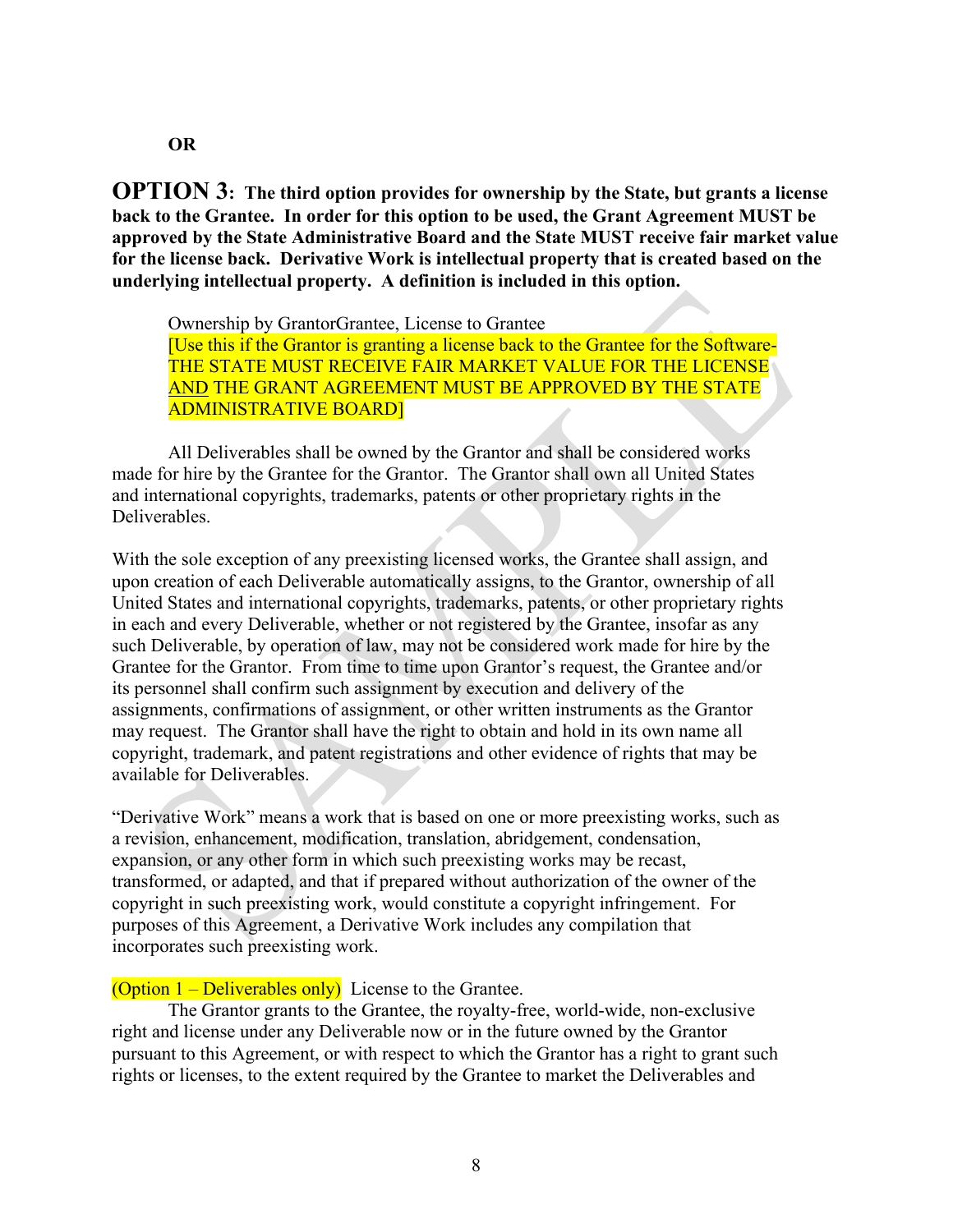exercise its full rights in the Deliverables, including, without limitation, the right to make, use and sell products and services based on or incorporating such Deliverables.

(Option II – Deliverables and Derivative Works) License to the Grantee.

The Grantor grants to the Grantee, the royalty-free, world-wide, non-exclusive right and license under any Deliverable and/or Derivative Work now or in the future owned by the Grantor pursuant to this Agreement, or with respect to which the Grantor has a right to grant such rights or licenses, to the extent required by the Grantee to market the Deliverables and/or Derivative Work and exercise its full rights in the Deliverables and/or Derivative Work, including, without limitation, the right to make, use and sell products and services based on or incorporating such Deliverables and/or Derivative Work.

(May be used in conjunction with Option I or Option II) License Back to the Grantor.

Unless otherwise specifically agreed to by the State, before initiating the preparation of any Deliverable that is a Derivative Work of a preexisting work, the Grantee shall cause the Grantor to have and obtain the irrevocable, nonexclusive, worldwide, royalty-free right and license to (1) use, execute, reproduce, display, perform, distribute internally or externally, sell copies of, and prepare Derivative Works based upon all preexisting works and Derivative Works thereof, and (2) authorize or sublicense others from time to time to do any or all of the foregoing.

## **OR**

**OPTION 4: This fourth option gives the State an interest in the Intellectual Property, but not ownership. This is often a good solution where the State wants to retain an interest in the intellectual property, but may be able to save significant funds by not requiring ownership. Allowing the Grantee to retain ownership often provides the Grantee with an incentive to market and use the developed intellectual property which reduces the need for up-front dollars. The greatest concern with a license instead of outright ownership is the impact if the owner files for bankruptcy. A bankruptcy court may terminate the State's license regardless of what the grant agreement says. However, bankruptcy courts do not often disregard contractual terms and the risk in most instances is very minimal.**

License to Grantor [Use this option if the State does not intend to own the Deliverable when the Grant is completed, but does intend to retain the ability to use the Deliverable and created additional works based on the Deliverable.]

Grantee grants to the Grantor a non-exclusive, royalty-free, site-wide, irrevocable, transferable license to use the Deliverables and related documentation according to the terms and conditions of this Agreement. For the purposes of this license, "site-wide" includes any State of Michigan office regardless of its physical location.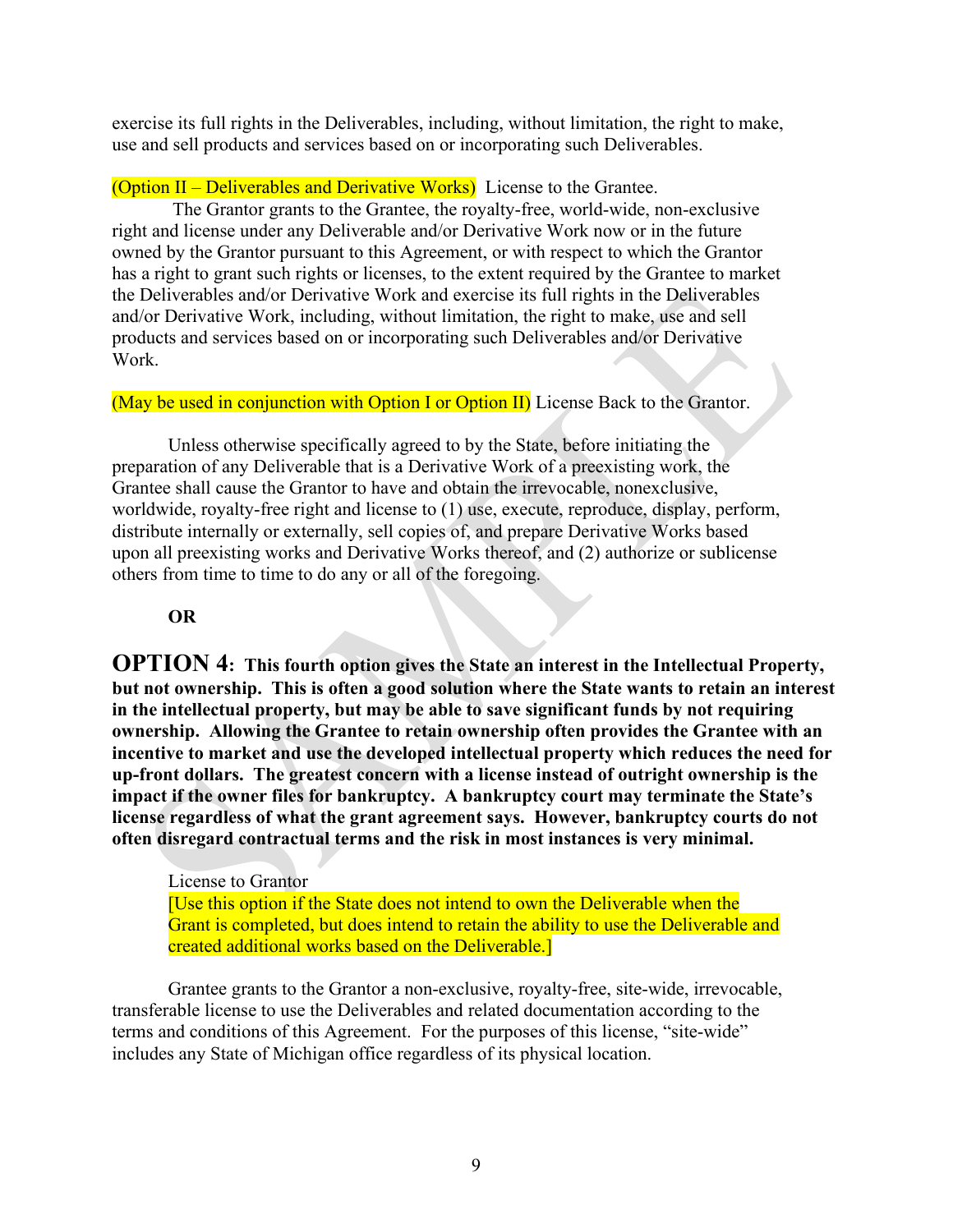The Grantor may modify the Deliverable and may combine the Deliverable with other programs or materials to form a derivative work. The Grantor will own and hold all copyright, trademarks, patent and other intellectual property rights in any derivative work, excluding any rights or interest in Deliverable other than those granted in this Agreement.

The Grantor may copy each Deliverable to multiple hard drives or networks unless otherwise agreed by the parties.

The Grantor will make and maintain no more than one archival copy of each Deliverable, and each copy will contain all legends and notices and will be subject to the same conditions and restrictions as the original. The Grantor may also make copies of the Deliverable in the course of routine backups for the purpose of recovery of contents.

In the event that the Grantee shall, for any reason, cease to conduct business, or cease to support the Deliverable, the Grantor shall have the right to convert these licenses into perpetual licenses, with rights of quiet enjoyment, but subject to payment obligations not to exceed the then current rates.

### **3.2 Safety**

The Grantee, and all subgrantees are responsible for insuring that all precautions are exercised at all times for the protection of persons and property. Safety provisions of all Applicable Laws and building and construction codes shall be observed. The Grantee, and every subgrantee are responsible for compliance with all federal, state and local laws and regulations in any manner affecting the work or performance of this Agreement and shall at all times carefully observe and comply with all rules, ordinances, and regulations. The Grantee, and all subgrantees shall secure all necessary certificates and permits from municipal or other public authorities as may be required in connection with the performance of this Agreement.

## **3.3 General Indemnification**

Grantee must defend, indemnify and hold the State, its departments, divisions, agencies, offices, commissions, officers, and employees harmless, without limitation, from and against any and all actions, claims, losses, liabilities, damages, costs, attorney fees, and expenses (including those required to establish the right to indemnification), arising out of or relating to: (a) any breach by Grantee (or any of Grantee's employees, agents, subgrantees, or by anyone else for whose acts any of them may be liable) of any of the promises, agreements, representations, warranties, or insurance requirements contained in this Grant; (b) any infringement, misappropriation, or other violation of any intellectual property right or other right of any third party; (c) any bodily injury, death, or damage to real or tangible personal property occurring wholly or in part due to action or inaction by Grantee (or any of Grantee's employees, agents, subgrantees, or by anyone else for whose acts any of them may be liable); and (d) any acts or omissions of Grantee (or any of Grantee's employees, agents, subgrantees, or by anyone else for whose acts any of them may be liable).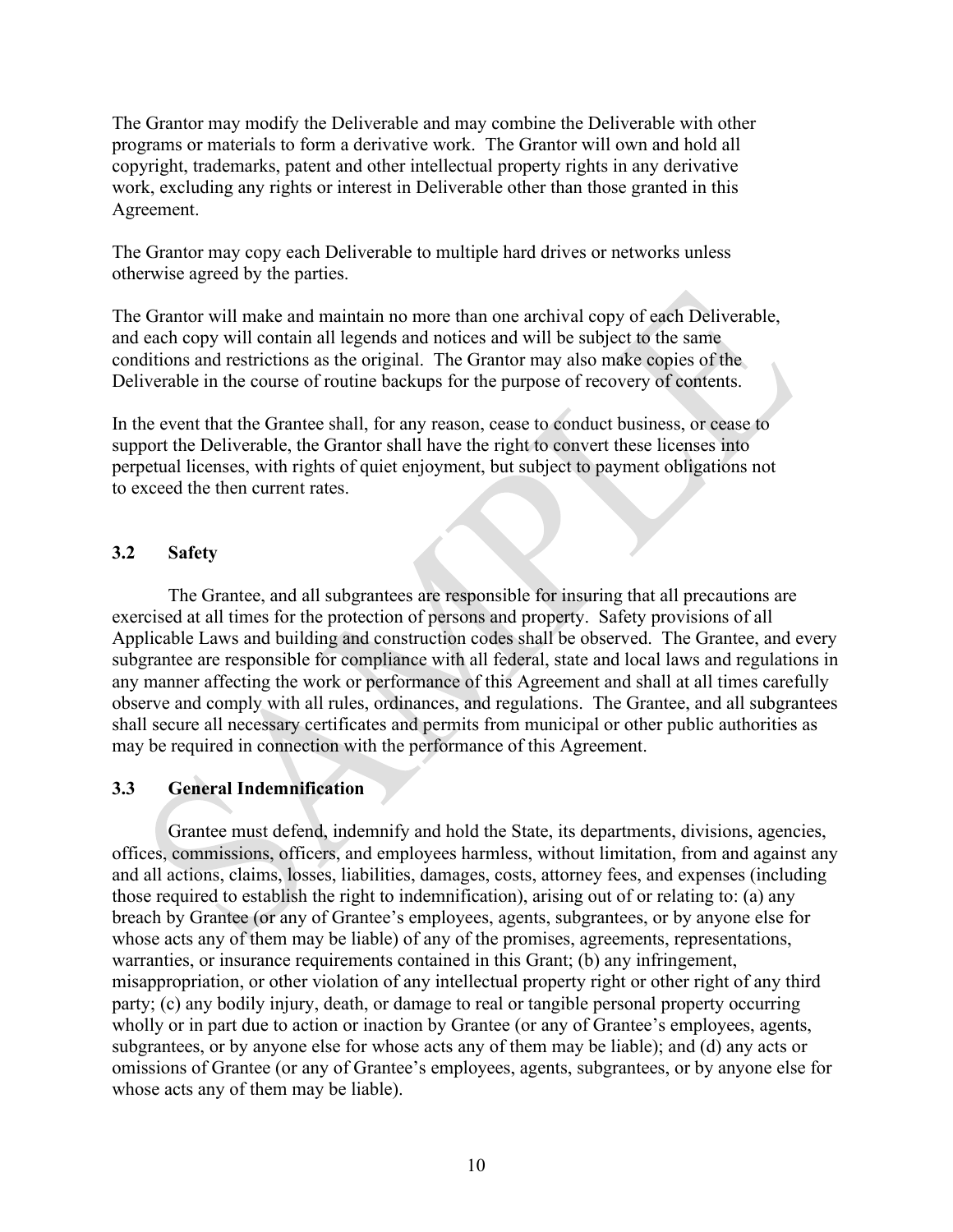The State will notify Grantee in writing if indemnification is sought; however, failure to do so will not relieve Grantee, except to the extent that Grantee is materially prejudiced. Grantee must, to the satisfaction of the State, demonstrate its financial ability to carry out these obligations.

The State is entitled to: (i) regular updates on proceeding status; (ii) participate in the defense of the proceeding; (iii) employ its own counsel; and to (iv) retain control of the defense if the State deems necessary. Grantee will not, without the State's written consent (not to be unreasonably withheld), settle, compromise, or consent to the entry of any judgment in or otherwise seek to terminate any claim, action, or proceeding. To the extent that any State employee, official, or law may be involved or challenged, the State may, at its own expense, control the defense of that portion of the claim.

#### **OPTION 2**

Inasmuch as each party to this grant is a governmental entity of the State of Michigan, each party to this grant must seek its own legal representation and bear its own costs; including judgments, in any litigation which may arise from the performance of this grant. It is specifically understood and agreed that neither party will indemnify the other party in such litigation.

#### **3.4 Termination**

#### A. Termination for Cause

The State may terminate this Grant for cause, in whole or in part, if Grantee, as determined by the State: (a) endangers the value, integrity, or security of any location, data, or personnel; (b) becomes insolvent, petitions for bankruptcy court proceedings, or has an involuntary bankruptcy proceeding filed against it by any creditor; (c) engages in any conduct that may expose the State to liability; (d) breaches any of its material duties or obligations; or (e) fails to cure a breach within the time stated in a notice of breach. Any reference to specific breaches being material breaches within this Grant will not be construed to mean that other breaches are not material.

If the State terminates this Grant under this Section, the State will issue a termination notice specifying whether Grantee must: (a) cease performance immediately, or (b) continue to perform for a specified period. If it is later determined that Grantee was not in breach of the Grant, the termination will be deemed to have been a Termination for Convenience, effective as of the same date, and the rights and obligations of the parties will be limited to those provided in Subsection B, Termination for Convenience.

The State will only pay for amounts due to Grantee for Grant Activities accepted by the State on or before the date of termination, subject to the State's right to set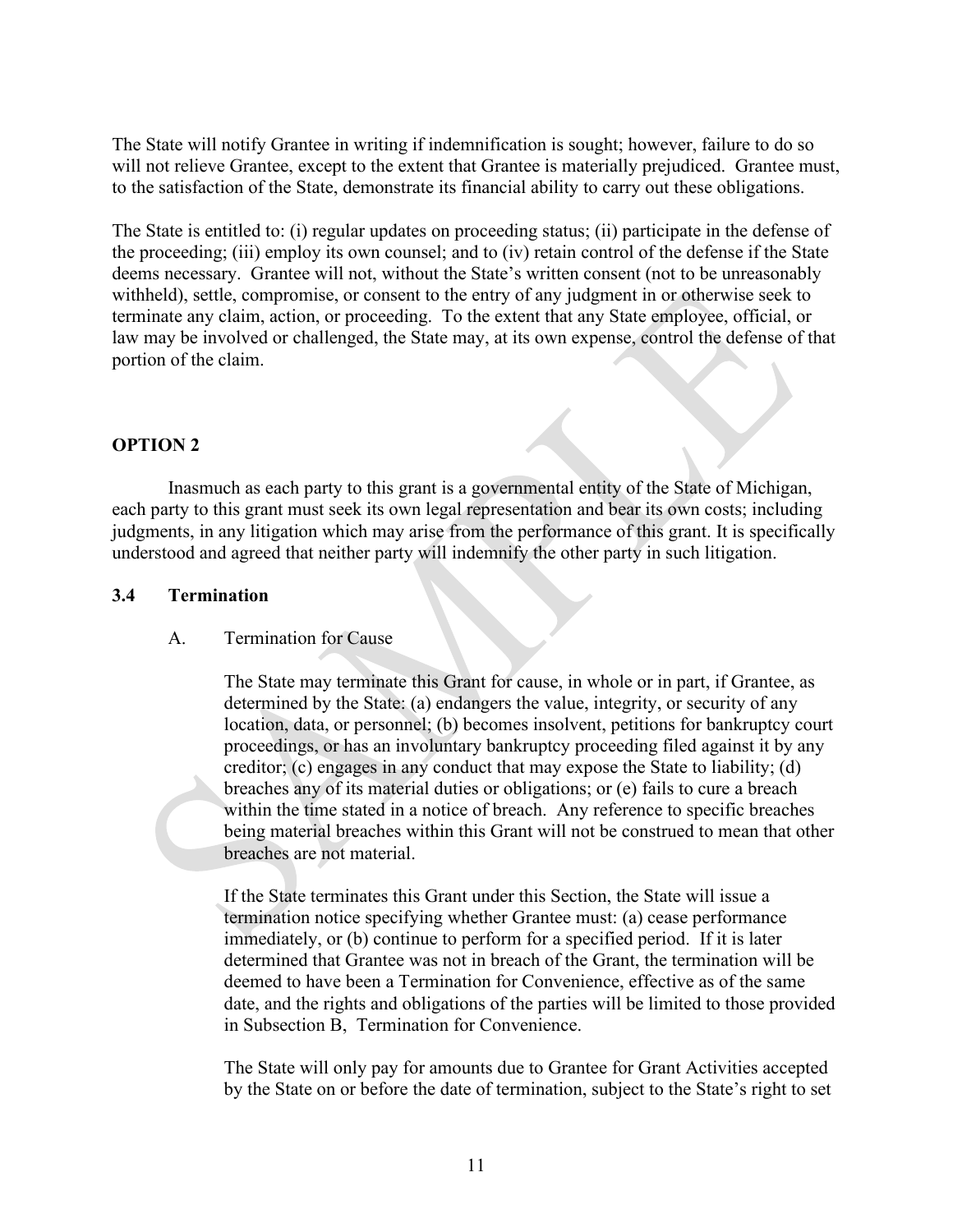off any amounts owed by the Grantee for the State's reasonable costs in terminating this Grant. The Grantee must pay all reasonable costs incurred by the State in terminating this Grant for cause, including administrative costs, attorneys' fees, court costs, transition costs, and any costs the State incurs to procure the Grant Activities from other sources.

B. Termination for Convenience

The State may immediately terminate this Grant in whole or in part without penalty and for any reason, including but not limited to, appropriation or budget shortfalls. If the State terminates this Grant for convenience, the State will pay all reasonable costs, as determined by the State, for State approved Grant Responsibilities.

#### **3.5 Conflicts and Ethics**

Grantee will uphold high ethical standards and is prohibited from: (a) holding or acquiring an interest that would conflict with this Grant; (b) doing anything that creates an appearance of impropriety with respect to the award or performance of the Grant; (c) attempting to influence or appearing to influence any State employee by the direct or indirect offer of anything of value; or (d) paying or agreeing to pay any person, other than employees and consultants working for Grantee, any consideration contingent upon the award of the Grant. Grantee must immediately notify the State of any violation or potential violation of these standards. This Section applies to Grantee, any parent, affiliate, or subsidiary organization of Grantee, and any subgrantee that performs Grant Activities in connection with this Grant.

#### **3.6 Non-Discrimination**

Under the Elliott-Larsen Civil Rights Act, 1976 PA 453, MCL 37.2101, et seq., and the Persons with Disabilities Civil Rights Act, 1976 PA 220, MCL 37.1101, et seq., Grantee and its subgrantees agree not to discriminate against an employee or applicant for employment with respect to hire, tenure, terms, conditions, or privileges of employment, or a matter directly or indirectly related to employment, because of race, color, religion, national origin, age, sex, height, weight, marital status, partisan considerations, or a disability or genetic information that is unrelated to the person's ability to perform the duties of a particular job or position. Breach of this covenant is a material breach of this Grant.

#### **3.7 Unfair Labor Practices**

Under MCL 423.324, the State may void any Grant with a Grantee or subgrantee who appears on the Unfair Labor Practice register compiled under MCL 423.322.

#### **3.8 Force Majeure**

Neither party will be in breach of this Grant because of any failure arising from any disaster or acts of god that are beyond their control and without their fault or negligence. Each party will use commercially reasonable efforts to resume performance. Grantee will not be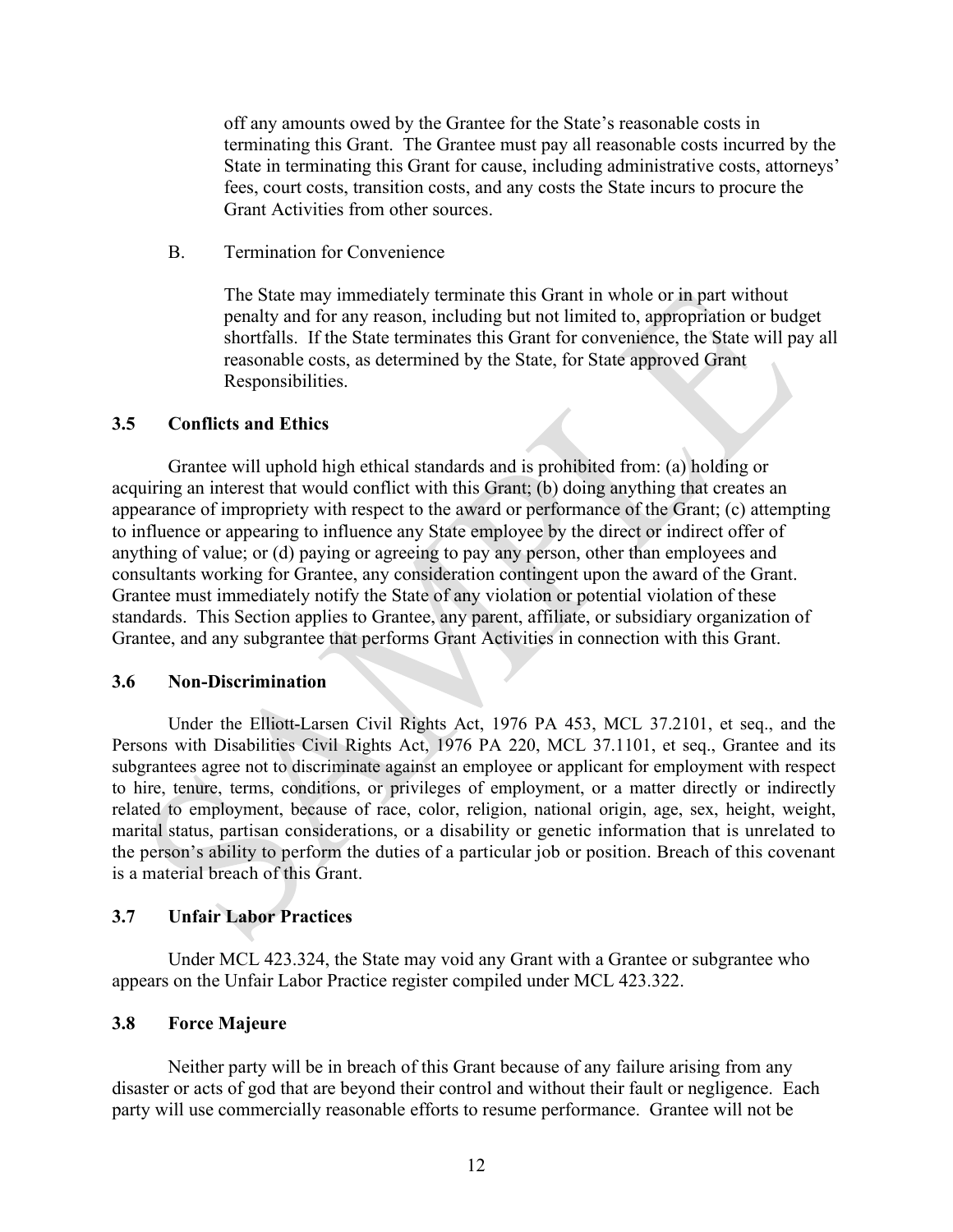relieved of a breach or delay caused by its subgrantees. If immediate performance is necessary to ensure public health and safety, the State may immediately Grant with a third party.

## **3.9 Media Releases**

News releases (including promotional literature and commercial advertisements) pertaining to the Grant or project to which it relates must not be made without prior written State approval, and then only in accordance with the explicit written instructions of the State.

## **4.0 Website Incorporation**

The State is not bound by any content on Grantee's website unless expressly incorporated directly into this Grant.

## **4.1 Certification Regarding Debarment**

The Grantee certifies, by signature to this Agreement, that neither it nor its principals are presently debarred, suspended, proposed for debarment, declared ineligible, or voluntarily excluded from participation in this Agreement by any federal or State department or agency. If the Grantee is unable to certify to any portion of this statement, the Grantee shall attach an explanation to this Agreement.

## **4.2 Illegal Influence**

The Grantee certifies, to the best of his or her knowledge and belief that:

- A. No federal appropriated funds have been paid nor will be paid, by or on behalf of the Grantee, to any person for influencing or attempting to influence an officer or employee of any agency, a member of Congress, an officer or employee of Congress, or an employee of a member of Congress in connection with the awarding of any federal contract, the making of any federal grant, the making of any federal loan, the entering into of any cooperative agreement, and the extension, continuation, renewal, amendment, or modification of any federal contract, grant, loan or cooperative agreement.
- B. If any funds other than federal appropriated funds have been paid or will be paid to any person for influencing or attempting to influence an officer or employee of any agency, a member of Congress, an officer or employee of Congress, or an employee of a member of Congress in connection with this grant, the Grantee shall complete and submit Standard Form-LLL, "Disclosure Form to Report Lobbying," in accordance with its instructions.
- C. The Grantee shall require that the language of this certification be included in the award documents for all grants or subcontracts and that all subrecipients shall certify and disclose accordingly.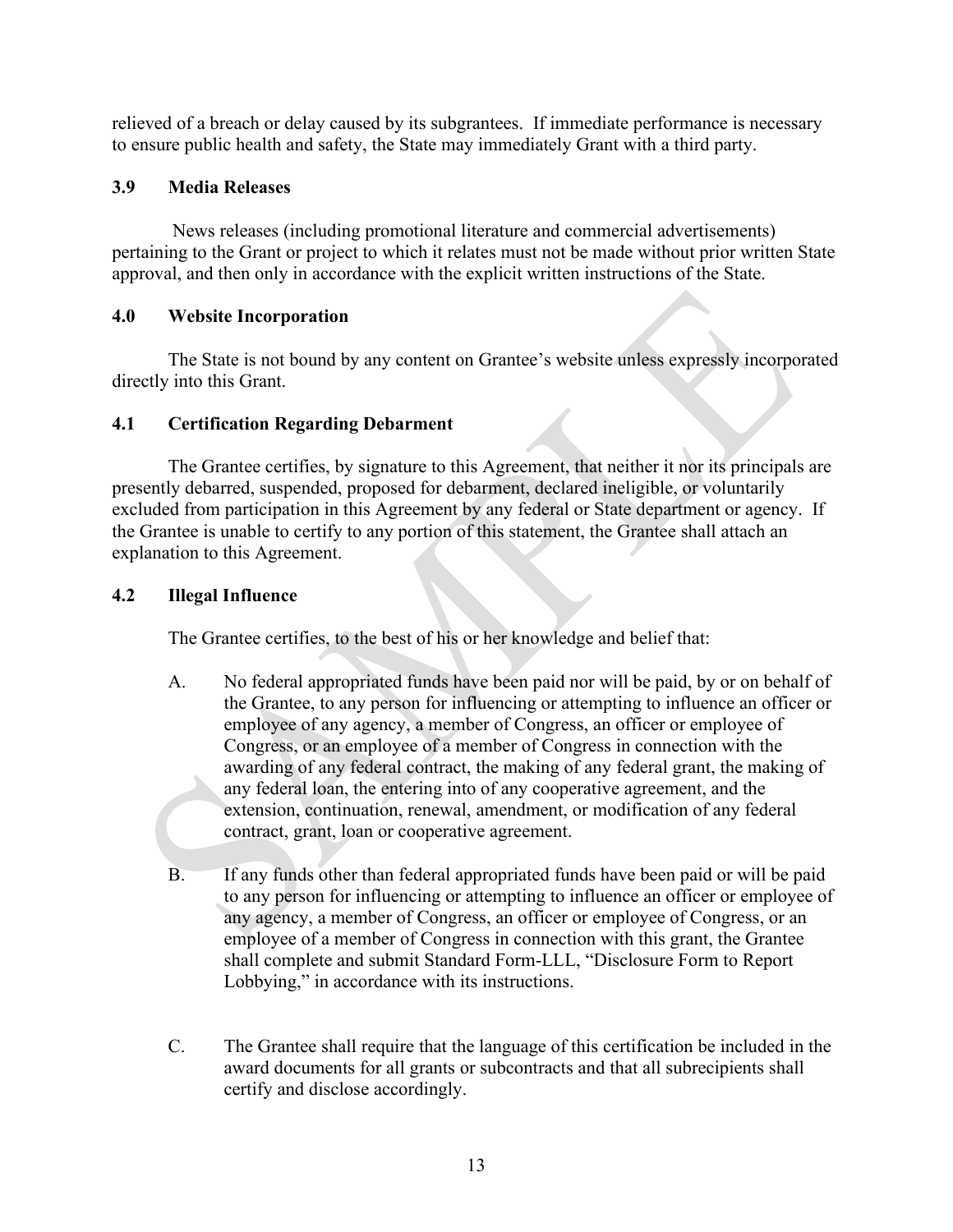The State has relied upon this certification as a material representation. Submission of this certification is a prerequisite for entering into this Agreement imposed by 31 USC § 1352. Any person who fails to file the required certification shall be subject to a civil penalty of not less than \$10,000 and not more than \$100,000 for each such failure.

The Grantee certifies, to the best of his or her knowledge and belief that no state funds have been paid nor will be paid, by or on behalf of the Grantee, to any person for influencing or attempting to influence an officer or employee of any State agency, a member of the Legislature, or an employee of a member of the Legislature in connection with the awarding of any state contract, the making of any state grant, the making of any state loan, the entering into of any cooperative agreement, and the extension, continuation, renewal, amendment, or modification of any state contract, grant, loan or cooperative agreement.

### **4.3 Governing Law**

This Grant is governed, construed, and enforced in accordance with Michigan law, excluding choice-of-law principles, and all claims relating to or arising out of this Grant are governed by Michigan law, excluding choice-of-law principles. Any dispute arising from this Grant must be resolved in Michigan Court of Claims. Grantee consents to venue in Ingham County, and waives any objections, such as lack of personal jurisdiction or forum non conveniens. Grantee must appoint agents in Michigan to receive service of process.

#### **4.4 Compliance with Laws**

Grantee must comply with all federal, state and local laws, rules and regulations.

## **4.5 Disclosure of Litigation, or Other Proceeding**

Grantee must notify the State within 14 calendar days of receiving notice of any litigation, investigation, arbitration, or other proceeding (collectively, "Proceeding") involving Grantee, a subgrantee, or an officer or director of Grantee or subgrantee, that arises during the term of the Grant, including: (a) a criminal Proceeding; (b) a parole or probation Proceeding; (c) a Proceeding under the Sarbanes-Oxley Act; (d) a civil Proceeding involving: (1) a claim that might reasonably be expected to adversely affect Grantee's viability or financial stability; or (2) a governmental or public entity's claim or written allegation of fraud; or (e) a Proceeding involving any license that Grantee is required to possess in order to perform under this Grant.

#### **4.6 Assignment**

Grantee may not assign this Grant to any other party without the prior approval of the State. Upon notice to Grantee, the State, in its sole discretion, may assign in whole or in part, its rights or responsibilities under this Grant to any other party. If the State determines that a novation of the Grant to a third party is necessary, Grantee will agree to the novation, provide all necessary documentation and signatures, and continue to perform, with the third party, its obligations under the Grant.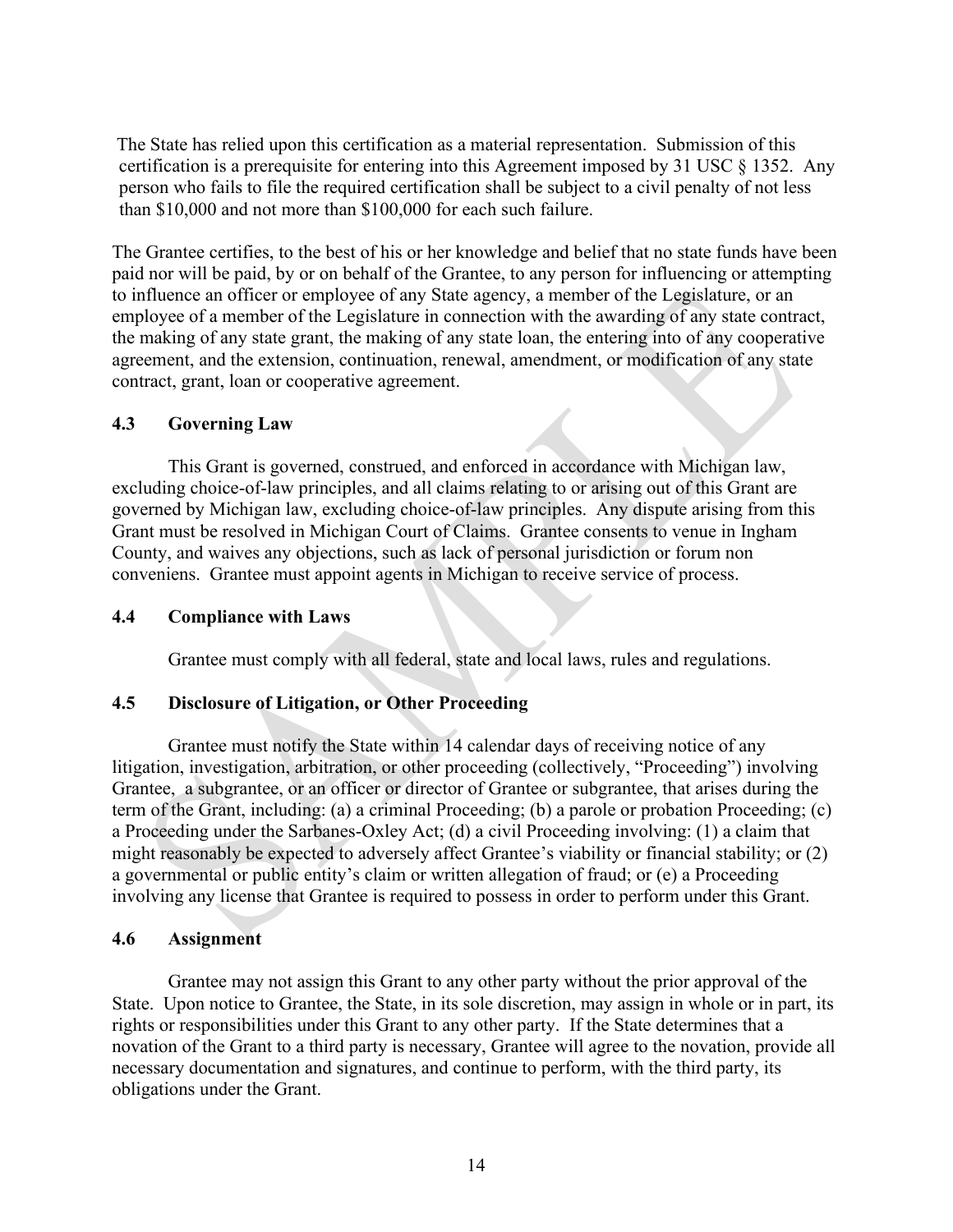#### **4.7 Entire Grant and Modification**

This Grant is the entire agreement and replaces all previous agreements between the parties for the Grant Activities. This Grant may not be amended except by signed agreement between the parties.

#### **4.8 Grantee Relationship**

Grantee assumes all rights, obligations and liabilities set forth in this Grant. Grantee, its employees, and agents will not be considered employees of the State. No partnership or joint venture relationship is created by virtue of this Grant. Grantee, and not the State, is responsible for the payment of wages, benefits and taxes of Grantee's employees and any subgrantees. Prior performance does not modify Grantee's status as an independent Grantee.

### **4.9 Dispute Resolution**

The parties will endeavor to resolve any Grant dispute in accordance with this provision. The dispute will be referred to the parties' respective Grant Administrators or Program Managers. Such referral must include a description of the issues and all supporting documentation. The parties must submit the dispute to a senior executive if unable to resolve the dispute within 15 business days. The parties will continue performing while a dispute is being resolved, unless the dispute precludes performance. A dispute involving payment does not preclude performance.

Litigation to resolve the dispute will not be instituted until after the dispute has been elevated to the parties' senior executive and either concludes that resolution is unlikely, or fails to respond within 15 business days. The parties are not prohibited from instituting formal proceedings: (a) to avoid the expiration of statute of limitations period; (b) to preserve a superior position with respect to creditors; or (c) where a party makes a determination that a temporary restraining order or other injunctive relief is the only adequate remedy. This Section does not limit the State's right to terminate the Grant.

## **5.0 Severability**

If any part of this Grant is held invalid or unenforceable, by any court of competent jurisdiction, that part will be deemed deleted from this Grant and the severed part will be replaced by agreed upon language that achieves the same or similar objectives. The remaining Grant will continue in full force and effect.

## **5.1 Waiver**

Failure to enforce any provision of this Grant will not constitute a waiver.